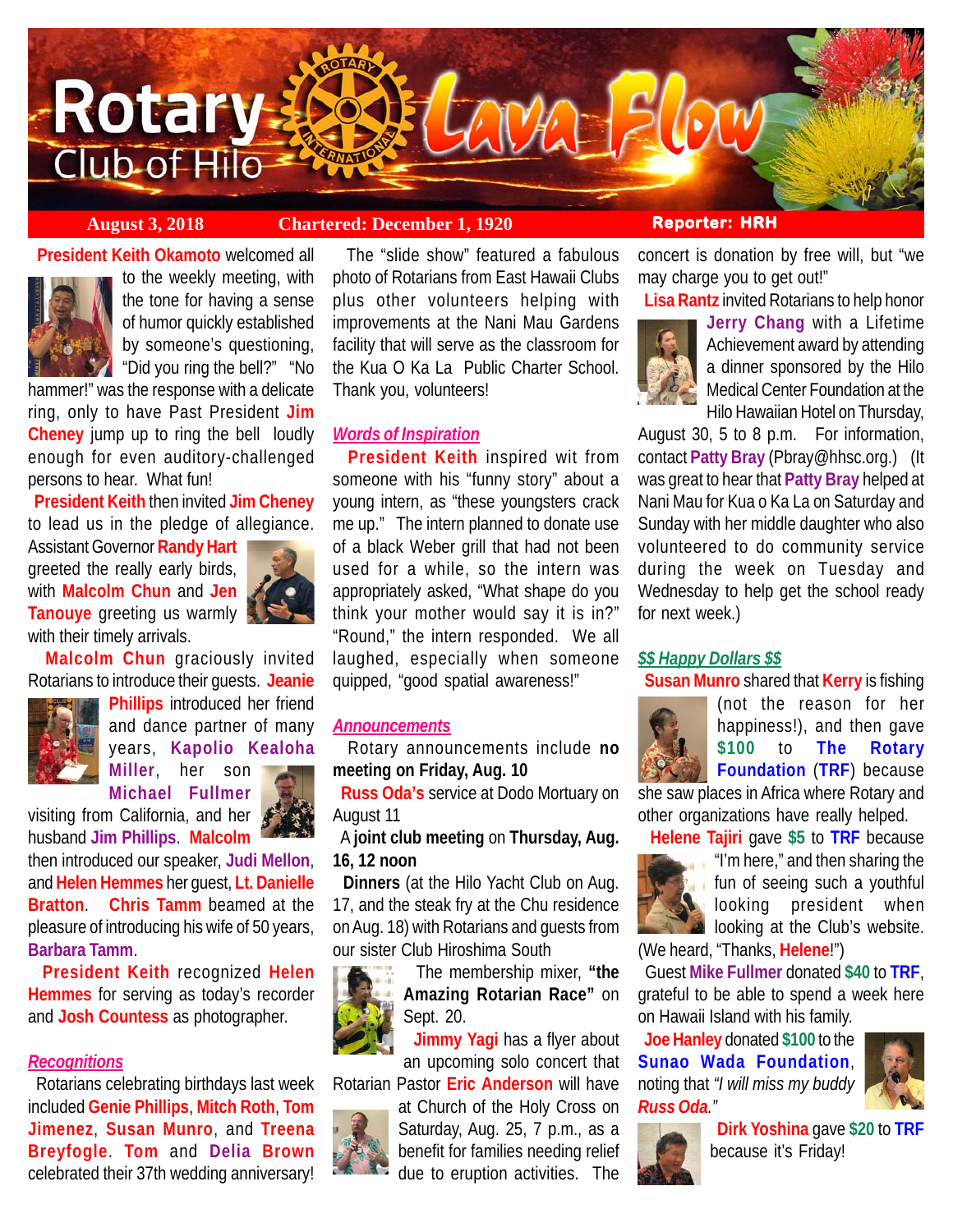### *Birthdays:*

**Corey Kawamoto** August 1 **Misti Tyrin** August 1 **Tina Jimenez** August 13 **Skye Czember** August 20 **Jerry Watanabe** August 28 **Galen Ichinose** August 29 **Debra Teichman** August 30

### *Club Anniversary:*

**Donald Straney** August 3, 2010 (8) **Malcolm Chun** August 5, 2016 (2) **Jeremiah Leonard** August 5, 2016 (2) **Jen Tanouye** August 5, 2016 (2) **Anita Tatum** August 5, 2016 (2) **Kui Costa** August 6, 2010 (8) **Wally Wong** August 6, 2010 (8) **Cel Ruwethin** August 12, 2011 (7) **Skye Czember** August 25, 2017 (1) **Marcia Prose** August 29, 2014 (4)

#### *Wedding Anniversary:*

**Gail & Gordon Takaki** August 2 (38) **Jeremiah & Toni Leonard** August 5 (2) **Tina & Thomas Jimenez** August 6 (36) **Atsuko & Mike Winston** August 28 (40)

#### *Announcements:*

**August 10 - No Meeting August 16 - 5 Club Meeting with District Governor 12 Noon August 17 - No noon meeting August 17 - Dinner with Hiroshima South Rotary Club - Hilo Yacht Club August 18 - Dinner with Hiroshima South Newton & Roberta Chu's home August 24 - Stacy Haumea Diabetes Education**

#### *Rotary Club of Hilo Board of Directors* **2018 – 2019:**

• President – **Keith Okamoto** • Past President – **Steve Handy** • President Elect – **Anna Liu** • Vice President – **Mitch Dodo** • Co-Secretary – **Treena Breyfogle** • Co-Secretary – **Jan Tanouye** • Treasurer – **Corey Kawamoto** • Sergeant at Arms – **Genie Phillips** • Rotary Foundations – **Malcolm Chun** • Membership – **Connie Ichinose** • Public Relations – **Marcia Prose** • International Service – **Sally O'Brien** • Community Service – **Wally Wong** • Vocational Service – **Bobby Stivers-Apiki** • Club Service – **Kerry Glass** • New Generations – **Brittany Luna** • Program Chair – **Mike Meyer** • Attendance Chair – **Judy Gibson** • Lava Flow Chair – **Susan Munro** • Greeters – **Cathy Gray Foundation Chairpersons:** • Hilo Rotary Club Foundation – **Tim Beatty** • Hawaii Rotary YouthFoundation – **Mitchell Dodo**

• Sunao WadaFoundation – **Mitchell Dodo**

 **President Keith** donated **\$20** to the **Hawaii Rotary Youth Foundation** (**HRYF**), happy for **Helene's** comment.

**Jen Tanouye** gave **\$5** to the **HYRF**



to share that she got to spend a month with Brooklyn and is now happy to be home, "because Grandma is tired!"

 **Genie Phillips** gave **\$20** to **TRF**, happy to be surrounded by family and a friend.  **Connie Ichinose**,



Membership Chair, gave **\$10** to the **Hilo Rotary Club Foundation** to announce that August is membership month. A sample "invite letter" was

emailed to Rotarians yesterday as a membership tool (yes, she'll help modify it if you need help), with another "tool" available today – information about what our Club does in a blue business card format. She also encouraged Rotarians to sign up for the **Amazing Rotary Race** on September 20.

 **Mike Meyer** gave **\$8** to **TRF** to thank Rotarians who supported KDEN "monetarily or in your



hearts" with the hope that the recent performance of "Oliver!" was entertaining.

 Assistant Governor **Randy Hart** gave **\$20** to **TRF** to announce on behalf of **Wally Wong**, community service chair, that all members, including new and potential members, are invited to help with the joint club and community effort to help make the Nani Maui classroom fit enough for the charter school classes to start on Monday. He also urged Rotarians to attend the 2-3 hour District Fall Training on September 15, with a focus on membership and The

Rotary Foundation. Attendance by the President-elect and Treasurer in particular help the Club qualify for grants the following year. (The training will be held at Hawai'i Care Choices (formerly Hospice of Hilo), 1011 Waianuenue Ave. in Hilo.)

**Jeremiah Leonard** thanked his crew for



providing the skilled labor repair work at the Nani Mau for the charter school and reported on work that has been completed (such as replacing walls with termites and rotten beams) and the volunteer

assistance for painting and cleaning still needed on Saturday and Sunday for the school to be open on Monday—or Tuesday, if needed.

*Program* – with perfect timing, 12:28 p.m., **President Keith** introduced today's speaker,



**Judi Mellon**, Center Director, Small Business Development Center, Hilo.

 It's an impressive background! "**Judi** operated her own business for many years. She has worked

with both Idaho and Hawaii SBDC for over 6 years. **Judi** served 20years in the U.S. Marines….and worked her way up to Major before retiring. **Judi** was an Auditor, Supply Sergeant, Platoon and Company Commander, Financial Controller, but like all Marines, a basic rifleman." She earned a BS in Accounting, MS in Financial Management, and after her military retirement, a PhD in Adult & Organizational Learning and Leadership.

 **Judi's** subsequent talk made the rest of the introduction ring true: "**Judi's** education is finance, her skills are in process improvement and strategic planning, but her passion is working with the people. **Judi** especially enjoys working with entrepreneurs to generate sustainable growth and achieve their goals."

 Hawaii SBDC Services presented by Center Director/Business Advisor

 **Judi** began her talk by expressing thanks to Rotarians for having a heart for community service and for helping.

 She noted the value of businesses attending the one hour meeting once per month held at the Office of Aging at 1055 Kinoole Street, sponsored by the Small Business Development Center (SBDC). Attendees, she said, can